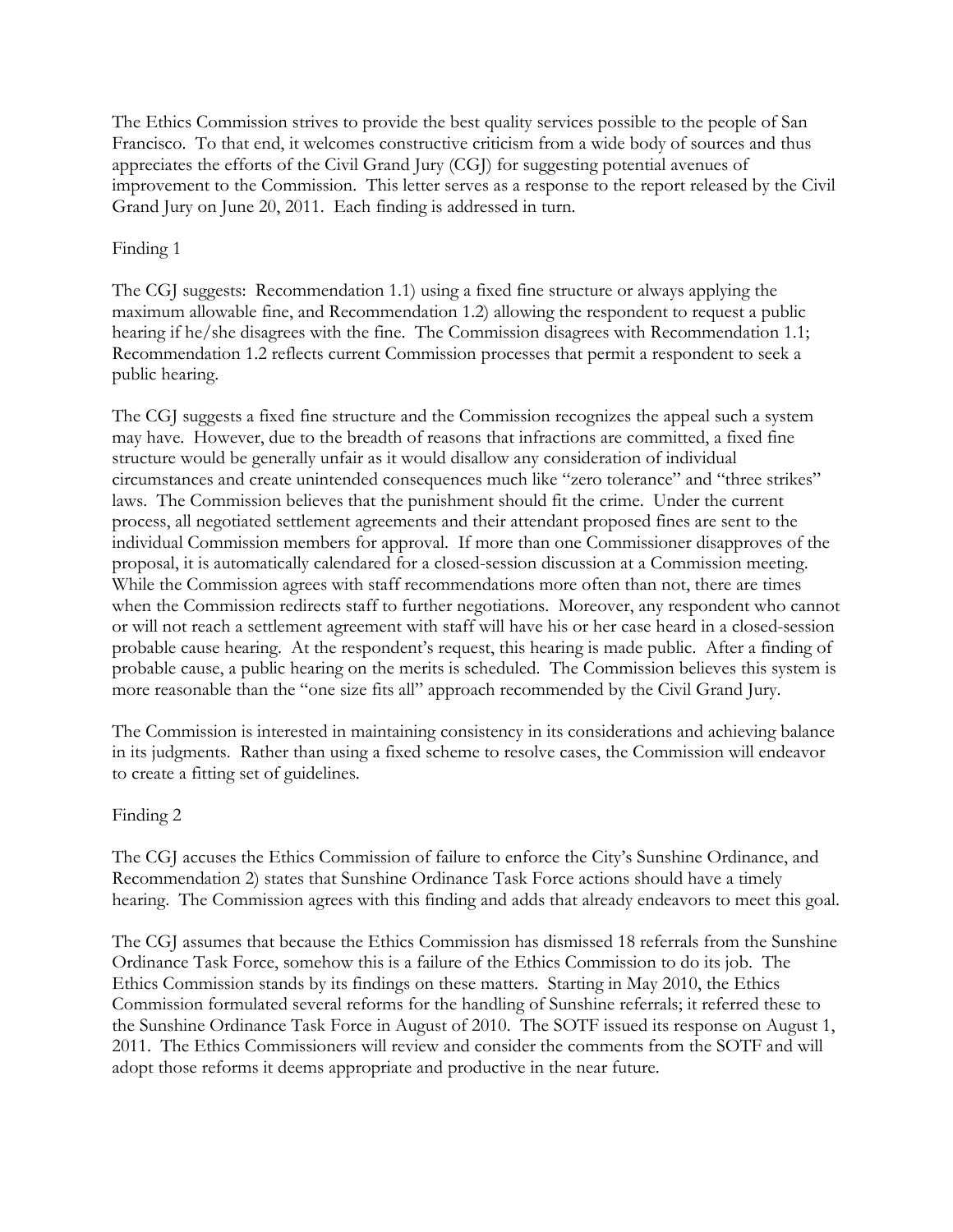#### Finding 3

The CGJ suggests that the Commission not wait for the City Attorney or District Attorney to assert jurisdiction before beginning an investigation: Recommendation 3) suggests beginning investigations immediately upon the close of the 14-day reply window. The Commission has no issue with this suggestion; however, the Investigative Staff needs some discretion in deciding which cases to prioritize based on current circumstances. Additionally, since staff resources are limited, it does not make sense to duplicate the work of other law enforcement agencies. The Commission will endeavor to respond to referrals on a timely basis.

### Finding 4

The CGJ believes that the appointment of Ethics Commissioners by elected officials leads to the appearance of impropriety and Recommendation 4) suggests the addition of four Commission members appointed by non-governmental entities. The Commission is neutral on this suggestion.

The Commission believes that it is the behavior of the Commission that reflects its integrity. There is an acknowledged conflict-of-interest in the establishment of the Commission in that it is appointed by members of the elected body of government which also in turn provides the Commission's budget. However, the voters chose this process and the Commission is not going to second-guess their wisdom. Indeed, on one occasion the voters rejected an alternative plan to this structure. There are measures in place to address these concerns. For example, Commissioners may serve only one six-year term, reducing the likelihood that they would curry favor to ensure reappointment. They are appointed by an array of officials, not just the Mayor or the Board of Supervisors. Should the voters determine to change the composition of the Commission, the Commission would welcome the voters' new choice of commissioner selection.

### Finding 5

The CGJ believes that the Executive Director has too much discretion in proposing the dismissal of individual investigations and Recommendation 5) suggests that regulations be amended to require an actual discussion of each recommendation for dismissal and a vote on such recommendations. The Commission believes that the streamlined process now in place is a more effective use of resources and disagrees with this recommendation.

While it may appear to some people that the Executive Director is allowed to dismiss cases, this is not true. Ethics staff members prepare comprehensive reports for the Commissioners regarding both proposed dismissals and complaint settlements. Commissioners all read these reports and make independent decisions regarding whether to support staff recommendations or to calendar the items for Commission meetings. If more than one Commissioner has concerns about staff recommendations, the item is calendared for closed session discussion at the next Commission meeting. Additionally, the CGJ somehow concludes that Commissioners are not notified in advance about which cases will be on the agenda. This is not true.

Also, the CGJ takes the Ethics Commission to task for enforcing the Brown Act open meeting law by refusing to discuss business apart from public meetings. Allowing individual Commissioners to lobby other Commissioners about such decisions would create seriatim meetings. Under the current